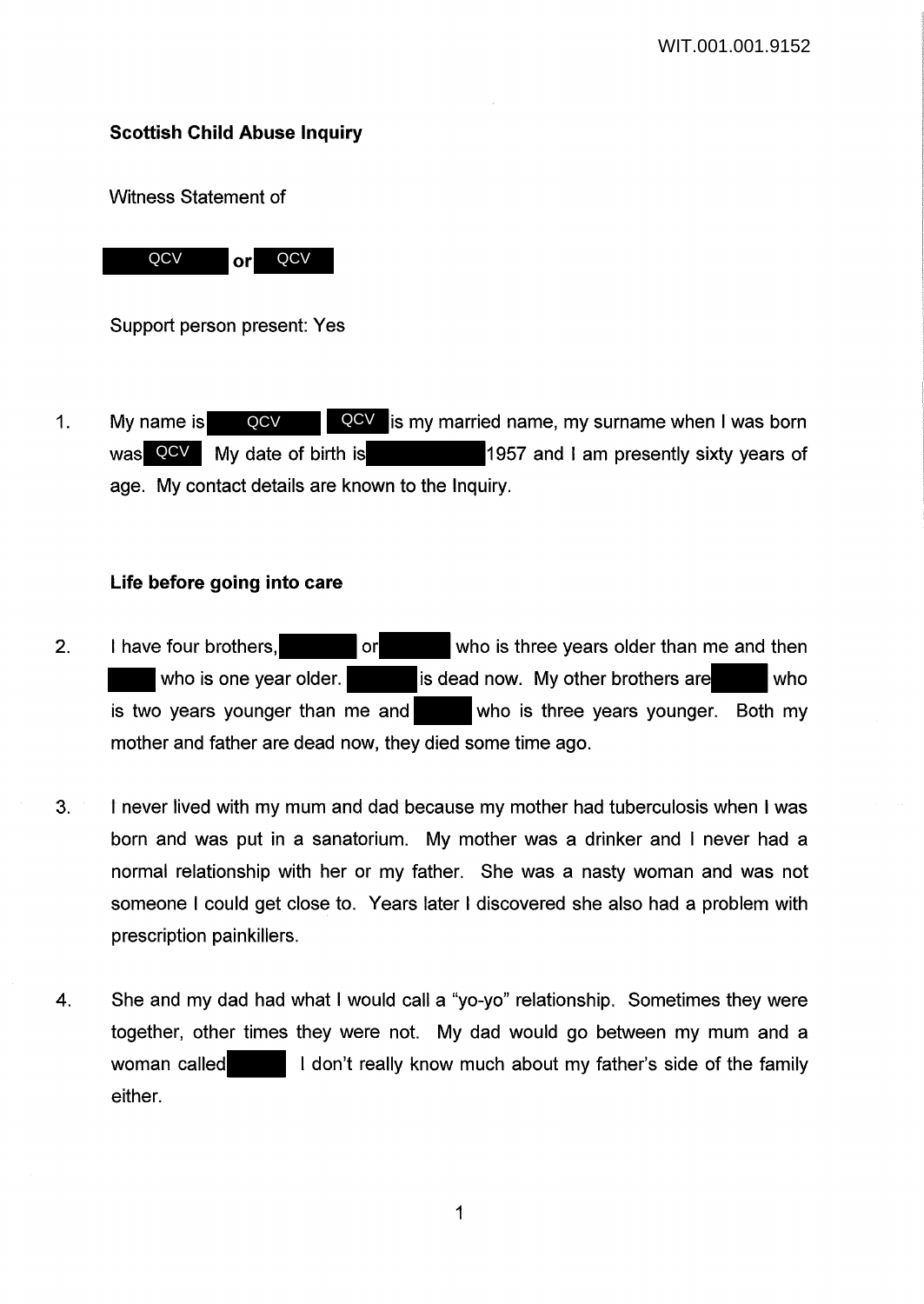- 5. My father had been in the army and I know now that something happened with one of his army friends. My father was a boxer and I was of the belief that he hit this man who then fell over and died. I later found out from paperwork I obtained that he and some other men had broken into a house and killed a man. He was put in prison and I don't have much recollection of him. I have no memory of even having a proper conversation with him.
- 6. I lived with my grandmother and uncle **on my mother's side until I was two**and-a-half, when they tried to give me back to my mother. I wouldn't stay though, I wanted to go back to my grandmother's. I think my brothers stayed with my other aunts and uncles, my mum was one of eight children.
- 7. I had a very good life. It wasn't a life of luxury, but it was a loving life. My uncle was single and he was like a father to me. One of my aunts and her husband also stayed there at first until they got a house of their own. I was the only child in the house and I was treated with kid gloves.
- 8. The house was in a village near Falkirk and my mother and father lived in the same village. I would see them from time to time. My brothers also lived in the same village, but I didn't have much contact with them. I would see them at school, but that was about it.
- 9. I had a happy childhood at my grandmother's until I was unfortunately taken away and put into Weedingshall Children's Home in Polmont when I was seven. My grandmother was a member of the Women's Guild and went on a trip to Blackpool with them. I was ill so I had to stay with my mum and that was the weekend that my mum decided to leave. My mum always said that she left a babysitter, but I remember waking up and there not being anyone there.
- 10. I left my mother's house to walk home to my grandmother's but one of the neighbours, saw me. She spoke to me and realised there was nobody home with the five of us. would only have been five and only four at the time. Things just went crazy after that. Went and got my uncle and then the police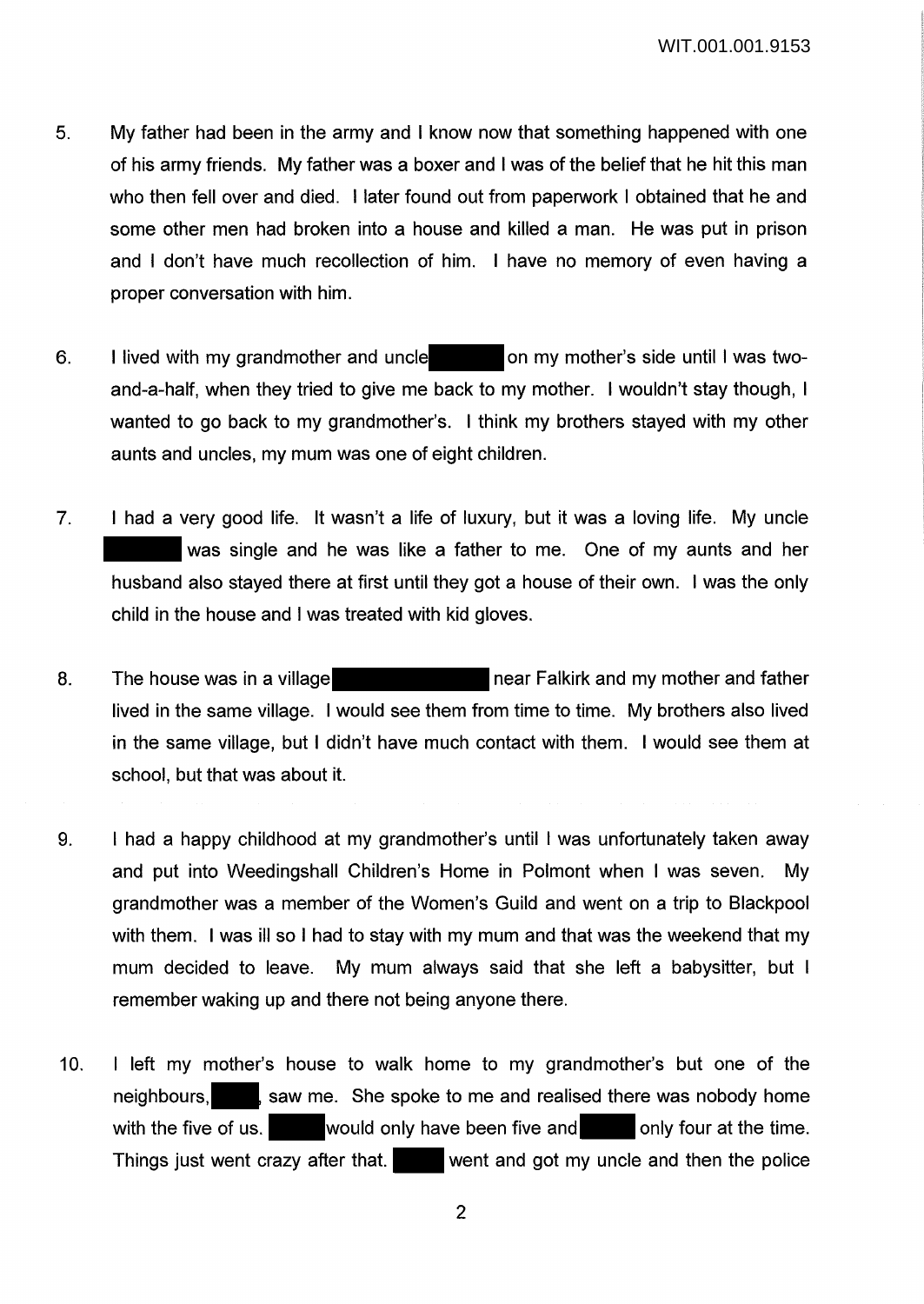and social work got involved. I wasn't aware of there being any contact with social services before that.

- 11. The social work took my brothers into care immediately, but I was allowed to go home with my grandmother. A few days later they came and took me away as well. It was very distressing, I can still see it picture-perfectly. I got called out from school and had to walk home. As I got near the house, I could see my uncle at the door, which was very strange because he should have been at work. I started running because in my little mind I thought my grandmother had died.
- 12. When I got home it was a relief to see she was there but there was also two strange people there and my grandmother was crying. She had a little suitcase packed and told me I had to go with these people. She never told me where I was going.
- 13. They put me in their car and my grandmother came out with a koala bear that I used to sleep with. She told them I wouldn't be able to sleep without it and the man said "she won't need it where she's going". I remember being in the back of that car and crying the whole way until I fell asleep.

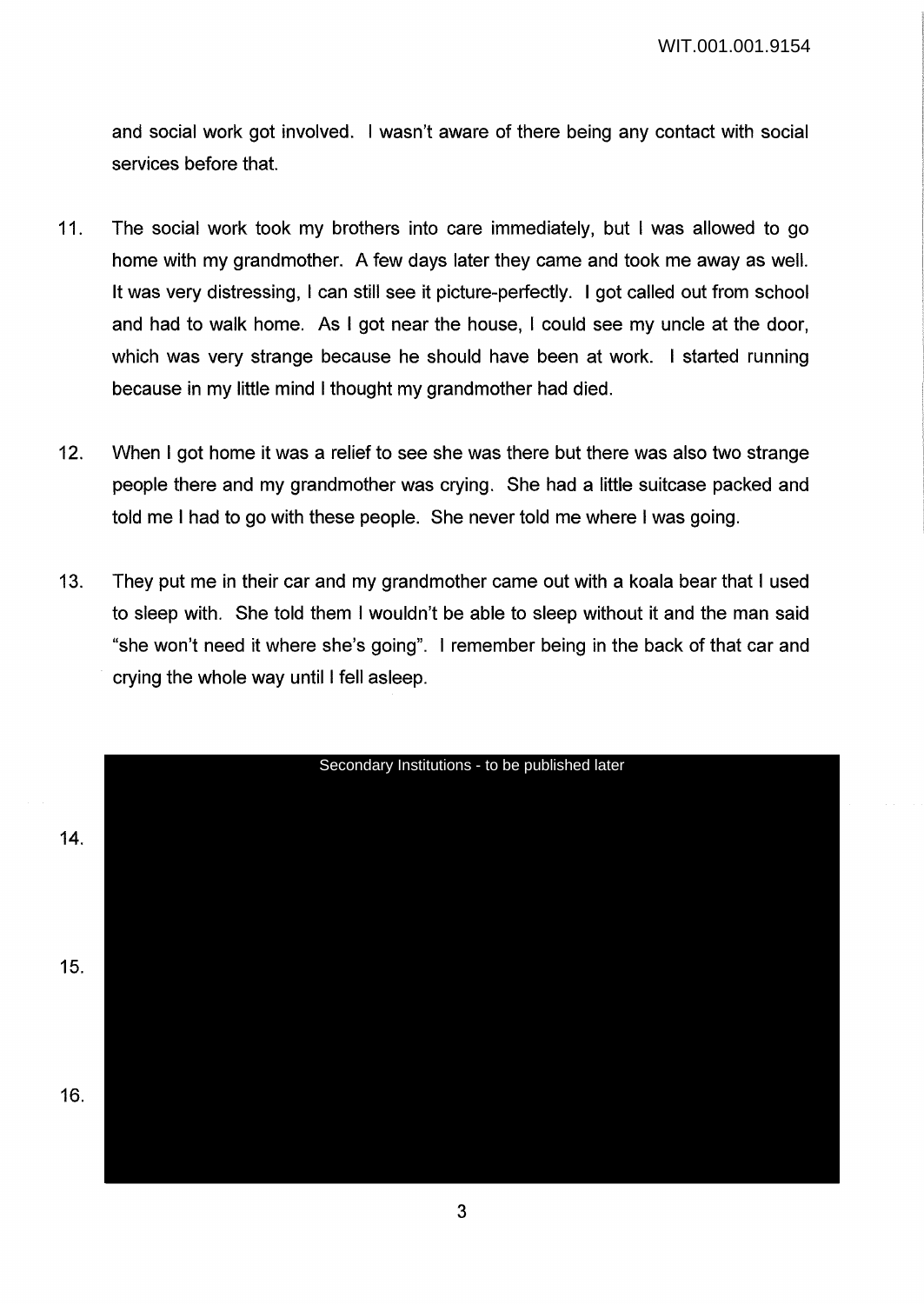# 17. Secondary Institutions - to be published later

18. The lady that took me to Quarriers Village was a social worker called Mrs Wilson. remember she had an artificial hand and drove a little Mini.

# **Quarriers Village, Bridge of Weir**

- 19. Quarriers Village looked fantastic, but it wasn't the ideal it was supposed to be. The cottages were lovely, they were actually great big houses, it was a beautiful village.
- 20. All my brothers were already there, except who had been put into Bellsdyke Hospital because he got a brain injury when he was younger. He'd been struck by a Landrover when he and I were walking to school and never recovered fully.
- 21. I was put in the same cottage, number twelve, as my older brother that's when and I became close. He had problems and although I was smaller and younger I used to try and protect him. and and were in a different cottage.
- 22. At the back was a cloakroom, which was more like what we would now call a conservatory. Our coats and shoes were kept in there. We had to take our shoes off and leave them there whenever we came in from outside. That cloakroom became a place of horror for me.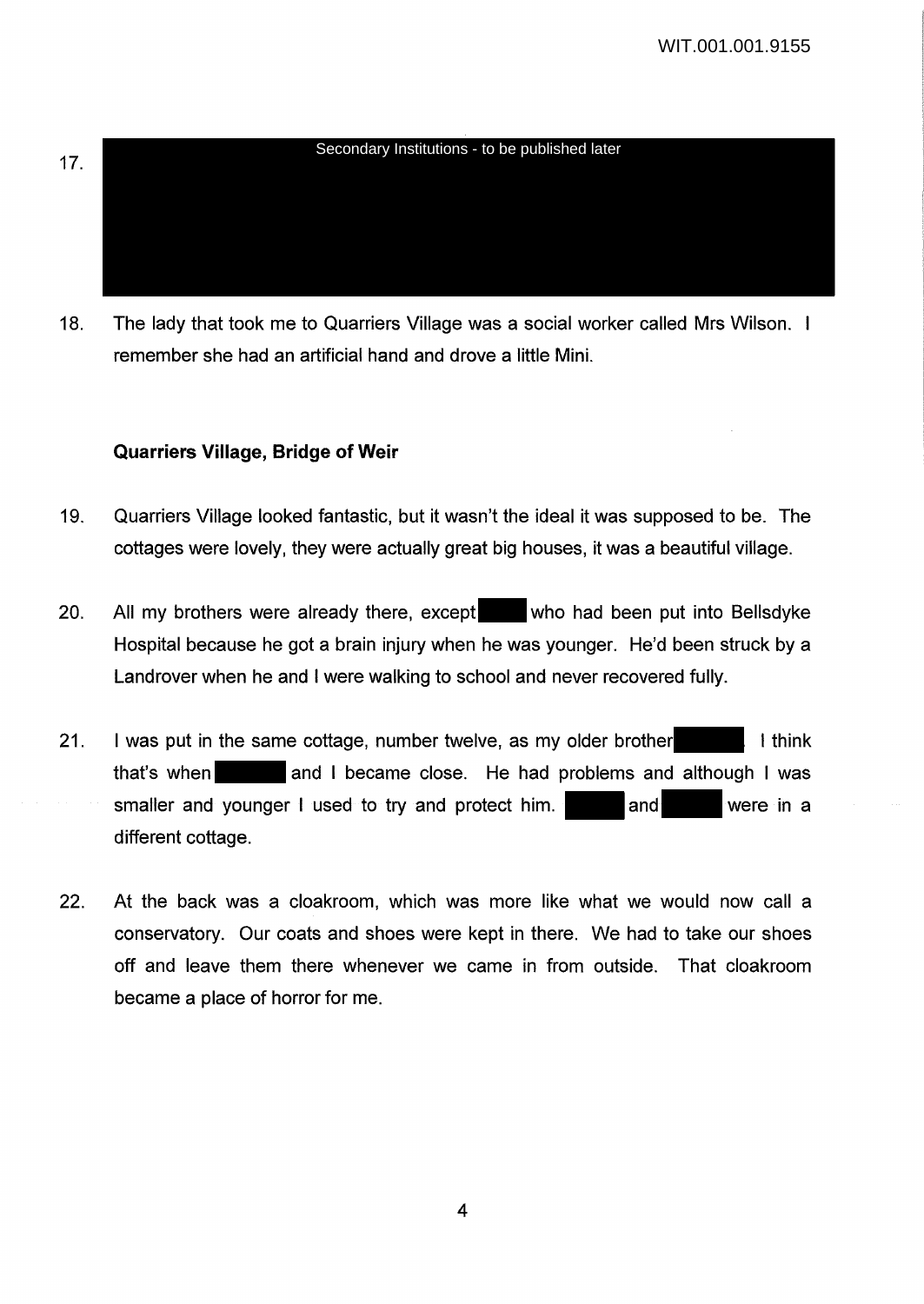# **Routine at Quarriers Village, Bridge of Weir**

First day

23. When I arrived, I was introduced to the house parents who were called Mr and Mrs QCY/QCZ

They wanted me to call them "mum" and "dad", but I refused and called them "aunt" and "uncle" instead. I was shown around and to my dormitory. liked it because I got the bed next to the window.

24. I had long hair when I arrived and before long it was all chopped off. I was really upset at the time, although I can understand now that they did it for health reasons.

House parents and staff

- 25. Mr and Mrs **Way weren't too bad, they didn't beat you, but they had three kids** called and and and and and were a lot older and they were nasty. I think must have been about four years older than me and bit older than him. was younger and she was fine. Mr and Mrs Z
- 26. Mrs  $QCZ$  did a lot, but you never saw Mr  $QCY$  so much. He was there in the background if you had to get a talking to or something. I think he probably did a tot of the administration work. QCZ
- 27. Mr and Mrs  $^{QCY/QC}$  retired after about a year and the person that came after them was worse. He was called  $\frac{QCX}{q}$  and had been a prison guard. It's difficult to tell, but I would say he was in his late thirties or early forties then. We used to call him  $\overline{QCX}$  though not to his face. I'm not sure if they told us his surname at the time, it's only from records I now have that I know it was QCX QCX Z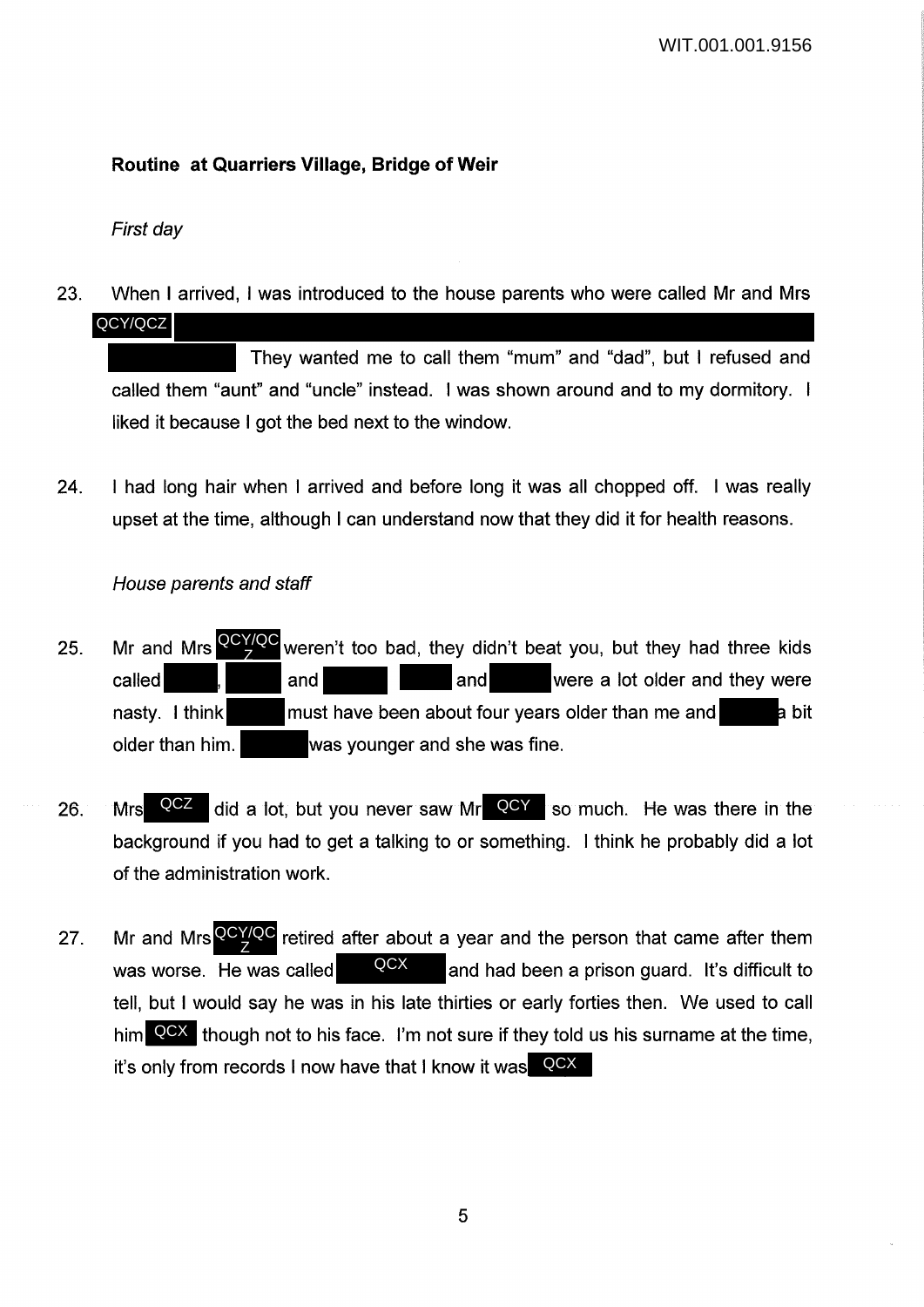- 28. I can't remember his wife's name either, which is strange because I have a very good memory. They had kids too, a boy and a girl. The son was awful, he was about the same age as and the girl was about two years older than me.
- 29. I think QCX took against and I because he knew our father as one of his former prisoners. I think QCX took against
- 30. There was also quite a few other people that came in and helped out with basic cleaning, cooking and other stuff. I don't think a lot of them were there because they cared about children, I think they were there because it was a job. The overall feeling was that we were in their custody and they could control us and they could do whatever they wanted to us. They looked on us as flawed children.
- 31. There was no love or affection from any of the staff, it was just a job for them. You couldn't go to them and tell them if you were upset or anything, you were just told to stop being silly. We were treated as if we were all to blame for being there. It took me a long time to realise it was not my fault. You were made to feel that you were insignificant.

#### **Cottages**

- 32. I was in cottage number twelve for about two years and then there was a fire and we all got transferred into other cottages. There was a storm one night and the cottage went on fire and we all had to be evacuated. There was no fire escape and we had to jump out of the dormitory window.
- 33. **A** and I were kept together in the same cottage, I think it was maybe number forty-eight, although I'm not sure. Both cottages had much the same arrangement of rooms. I can't remember if  $\overline{QCX}$  became the house parent in this other cottage too, although I can't remember any other person being there. The person that sticks out most in my mind is <sup>QCX</sup> because he was such a cruel person.

## Mornings and bedtime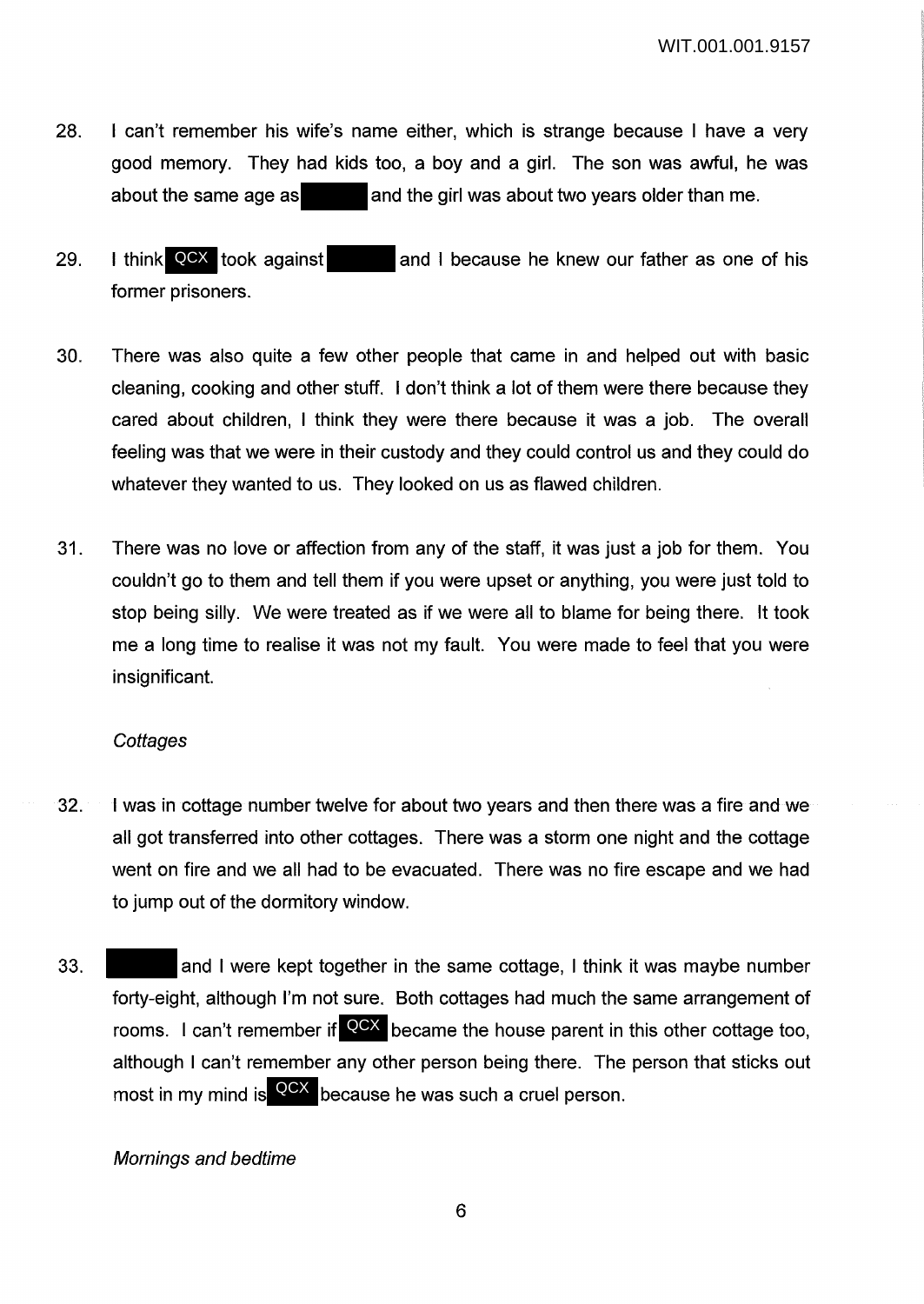- 34. Boys and girls were in two different dormitories on the first floor. There was about twelve children in each. Six beds on one side and six on the other. We were all taught how to make our own beds. We had to do them perfectly and if we didn't we were punished.
- 35. Every morning when the **QCY/QCZ** were in charge, Mrs QCZ would come into the dormitory and blow a whistle to wake us up. The first thing we had to do was make our beds and then we would go and get washed and dressed. Then we would be taken to breakfast.
- 36. Bedtime for me was half-past six. It was different times for different ages and the older kids were later. You were allowed to read for half-an-hour. That was one good thing that came from my being in there, my love of reading. I could escape to another world.

*Food* 

- 37. We ate every morning and evening in the dining room in the house. We all sat together with boys on one side and girls on the other. The staff would bring the food to us.
- 38. The food was basic but it was okay. If you'd been good you would get a dessert of ice cream or custard or something. If you'd been naughty you wouldn't. Sometimes they wouldn't feed you at all if you'd been bad.
- 39. Every morning after breakfast we would all get taken into the cloakroom and have to line up while they gave us all a spoonful of cod liver oil. We would then get taken to school where we'd get our lunch, which was usually sandwiches. Dinner was served back in the cottage, usually about half-past four or five o'clock.

## Washing and bathing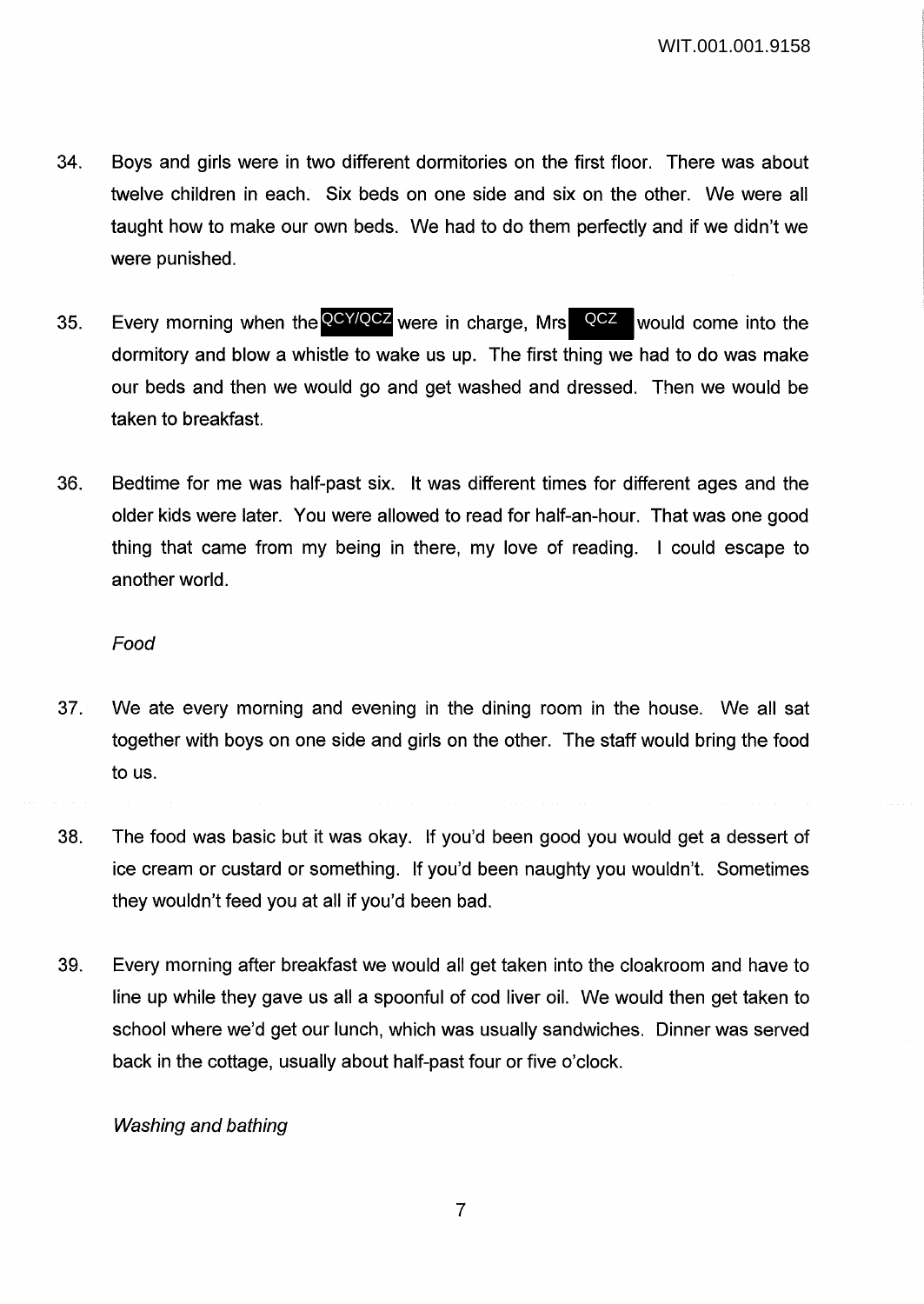40. Every day we would wash at the sink and once a week we got a bath. Different kids were on different days, I was on a Friday. We would wash our hair at the same time. We were left to it, the staff would come and check on us, but we would wash ourselves. Sometimes we would share a bath, but the water was always changed after each person.

#### Leisure time

- 41. There was a big playroom with a TV in it and we could play games in there or outside in the garden. There were board games and books to read. Sometimes, when **QCY/QCZ** were still in charge, they would take us into their sitting room and they would play games with us. Boys and girls were all in there, but the only one I really spoke to was my brother
- 42. There wasn't much contact with the kids in the other cottages, only at school. I suppose we could have if we'd wanted, but we tended not to. Sometimes they would take a few kids from different cottages out to the cinema and we would mix a bit then.
- 43. I wasn't a kid that interacted much with the other kids. I didn't want to make friends with people. My world had been turned upside down. I had been living in a house where I was the only child and I was the centre of attention. Suddenly I was in a place with all these people and all the noise. Everything was totally alien and I don't think I ever totally adjusted to living there. I always woke up in the morning with the hope that that day would be the day I was leaving.
- 44. There were big playing fields in the village and we would play football and hockey on them. The village also had its own swimming pool. I already knew how to swim and they would take us on certain days to the pool. It was usually divided into ages and I would often go on a Wednesday evening.

## Holidays and trips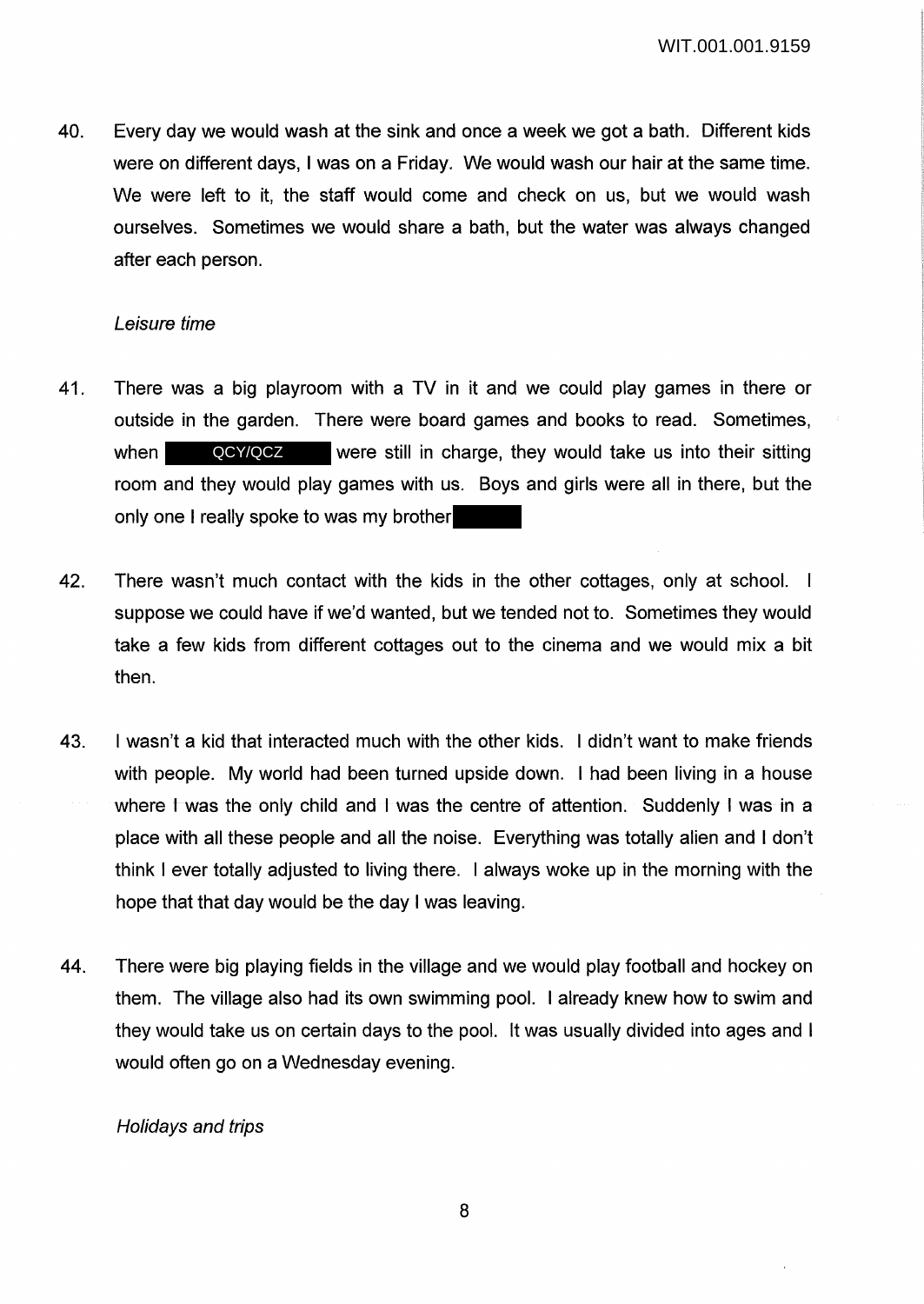- 45. I remember a group of us being taken by plane to Ostend in Belgium for the day. That was for being good in school. I wonder now how they took us there because of passports. There must have been some arrangement.
- 46. Sometimes we were taken out on excursions and we were taken to caravans in Girvan for a couple of weeks holiday occasionally. All the cottages went to different places.
- 47. A couple of times I had been given permission to go home for the weekend. I only went twice though and decided I didn't want to go again, it was too hard going back to I never liked seeing my grandmother and uncle upset.

**School** 

- 48. The school was in Quarriers Village, you didn't have to leave for anything. There was an emphasis on school, but that was okay because I liked school. It was just like a normal school, we were in classes according to our ages. I think the teachers came from outside the village, I don't think they lived there.
- 49. I did quite well at school, I was happy there. I used to compete against one of the boys in my class, **the set the best marks.** They encouraged us to do that and I quite liked that, it gave me an incentive.
- 50. After school we would walk back to our cottage and we had some leisure time. There was never much homework to do, but if we had some we were given the time to do it when we got back to the cottage.
- 51. Eventually I got sent out to Linwood school because they felt that their school wasn't good enough for my capabilities.

**Healthcare**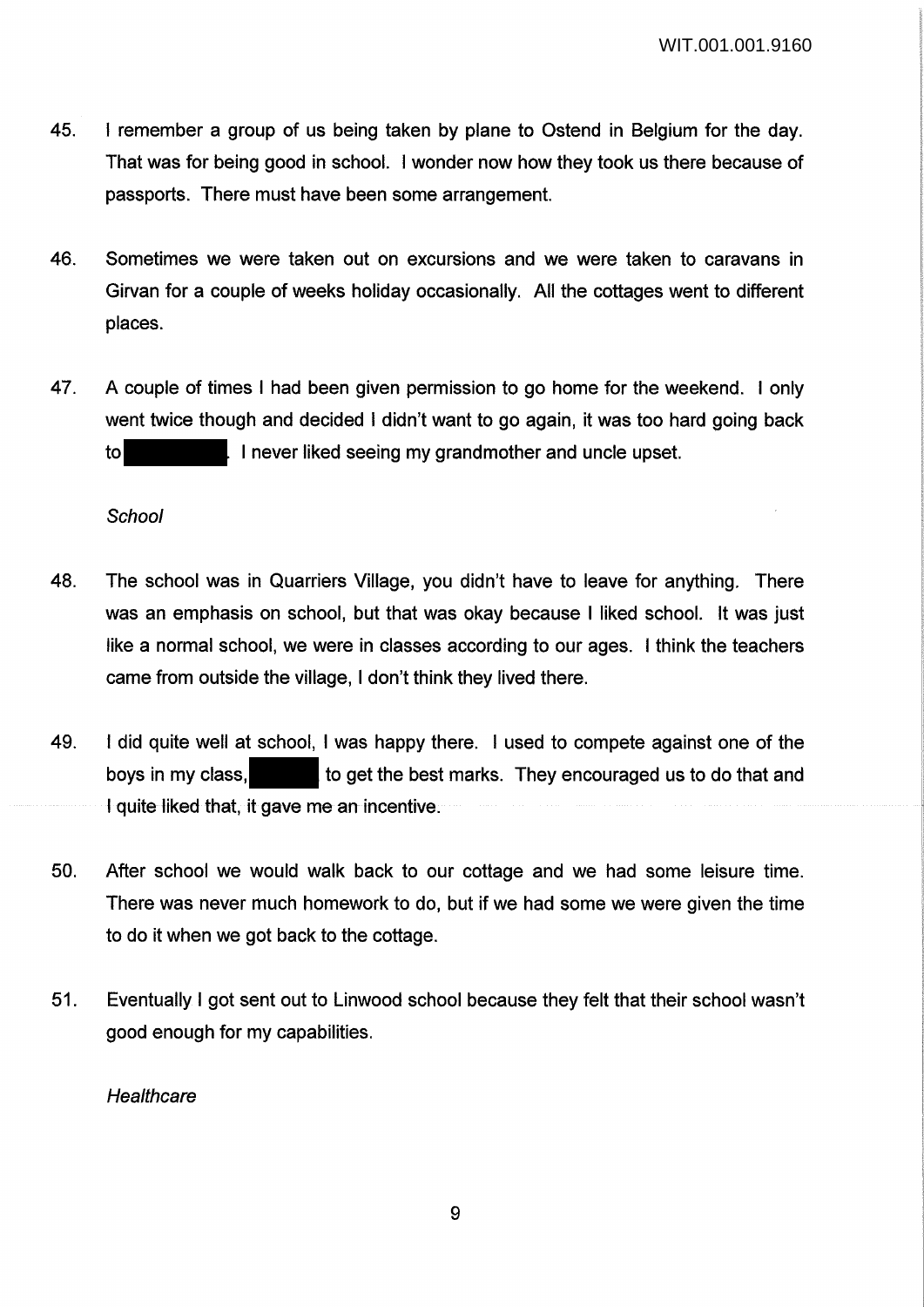- 52. If you were ill a doctor would come, I don't know if it was a resident doctor. There was also a nurse at the school. The nurse would check you over, your hair and whatever, about once a month.
- 53. If you were in your bed ill you were told to stay there. If you didn't and you got up for anything other than the toilet, you got punished.
- 54. I remember being ill one time and being in bed. I don't remember what was wrong with me. The rest of the cottage went on an excursion and I was left there, I think they forgot about me. They hadn't left any food or anything for me so I went down to the kitchen to get something to eat. There was a woman in there and I gave her such a fright she jumped when she saw me. She was okay, she made me some soup and took me back to bed.
- 55. We would get taken to Linwood every six months or so to see the dentist. I never had any problem with my teeth luckily.

## Religious Instruction

56. Every Sunday and on special days we would go to the church in the village. I don't even know what denomination it was, but there was a minister there. We had to say a prayer every morning before breakfast, but religion wasn't pushed on you.

## Chores

57. We had various chores to do after school. There was a rota system and we all got changed about. One week you would be doing one thing and the next you would be doing something else. We might have to stack the linen in the linen cupboard, or clean shoes, or clean up the breakfast dishes. I didn't mind that.

## Birthdays and Christmas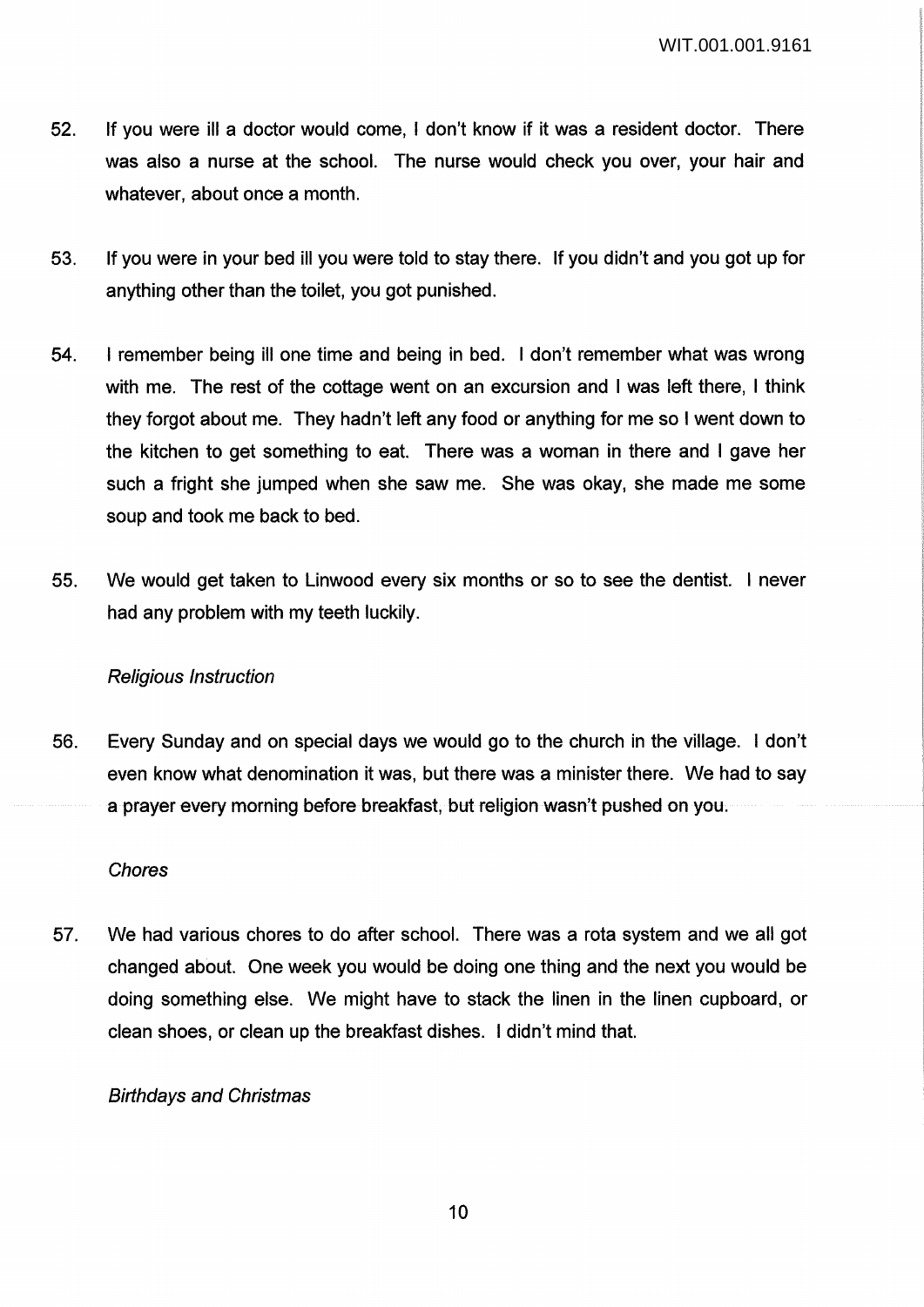- 58. Birthdays were celebrated, you got a card and a little gift. I remember I got given a doll, it was the ugliest thing, a porcelain doll, but I loved it. Later on, Sandy Wilson destroyed it, I don't know why. I think I'd maybe been told to do something and I refused so he ripped its head and legs off.
- 59. Christmas was celebrated too and it was a happy time. We got to make decorations and there was a Christmas tree. We got a gift and there was a Christmas dinner.

#### Visits/Inspections

- 60. My uncle only came to see me at Bridge of Weir once. He said that he didn't like to see me there. I can understand now what it must have been like for him, but it was hard for me.
- 61. My grandmother would come to see me every two weeks, every second Saturday. It was a long journey from by bus, then train, then another bus. There was a little coffee shop in the village that I worked in when I got older and we would go there. She wasn't allowed to take me off the grounds.
- 62. It was unfair though because if I'd been naughty, or if they considered I'd been naughty, she would come all that way and I wouldn't be allowed to see her. All that I might have done was not clean my shoes properly, or not do a corner of my bed correctly. It was as simple as that. My grandmother had a telephone, they could have called her and told her not to come, but they never did. I can remember sitting at the window and seeing her coming and then going away again.
- 63. It was heartbreaking for me and for my grandmother. I would scream at the window and then I would get into trouble for screaming. What was I meant to do? They were taking the people that I love away from me.
- 64. I remember my father came to visit, which was very strange. I'm not certain whether it was while I was at Weedingshall or Quarriers, but I remember he was in handcuffs and I didn't know why. I wasn't aware at that time that he had been in prison. That's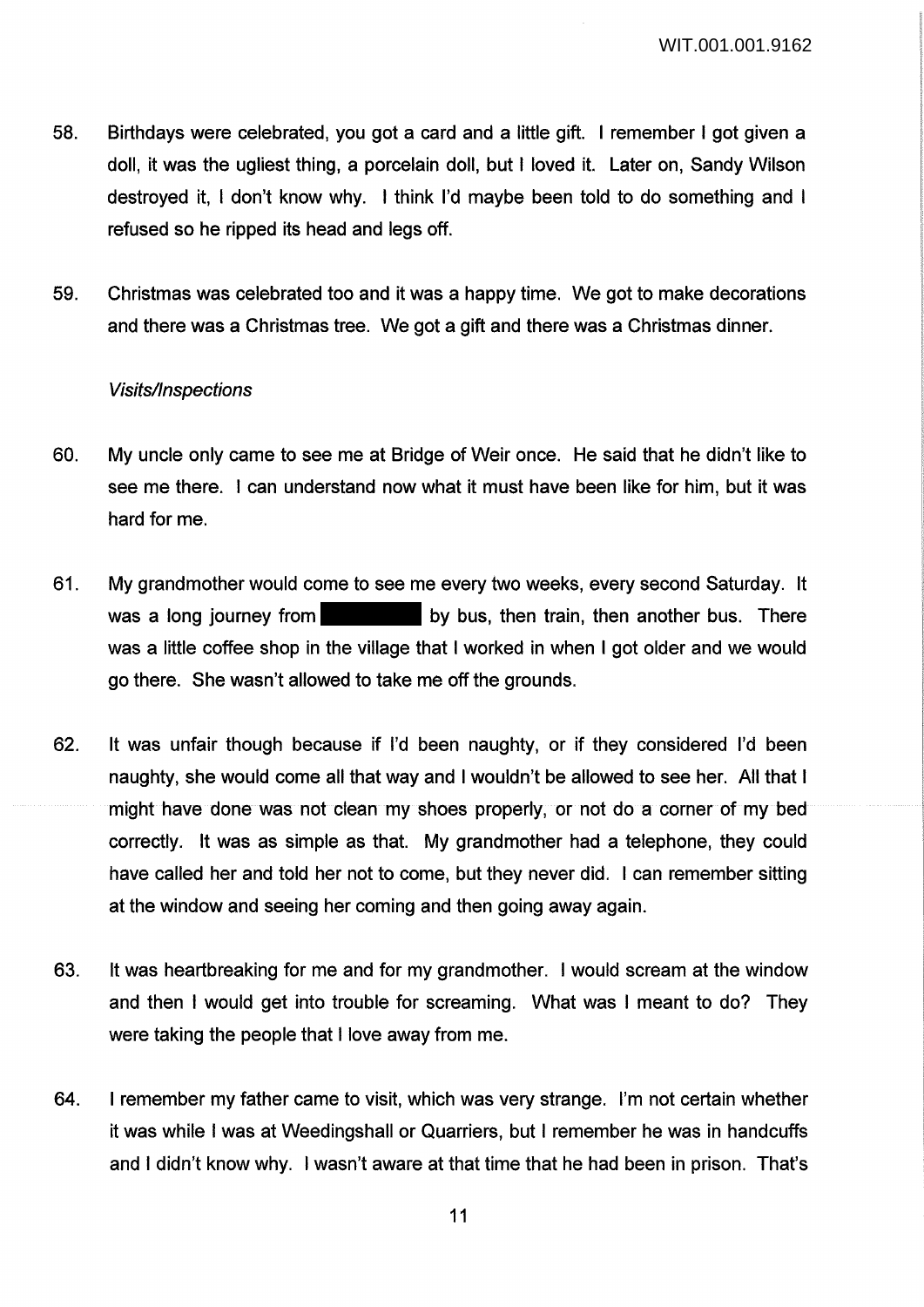the only time I remember my father coming. My mum would promise my grandmother that she would come to Quarriers, but she never visited me. I would see her visiting but I was always left.

- 65. One time we were on an episode of the Hermann state of the Hermann state  $He$ came to the village and filmed us all there.
- 66. The social worker Mr Forsyth used to visit every so often and he was good. I don't think he would come routinely, but he would come if there was a problem. I could speak to him, he was nice and he would ask what the problem was. He was replaced after a couple of years by a Mr Borthwick but I didn't like him.
- 67. If I told Mr Borthwick anything, he was just dismissive. He would tell me it was nothing and that I had to get over it. I learned not to tell him anything.

#### **Siblings**

68. They tended to separate siblings at Quarriers. There were people in my cottage that had siblings in other cottages. **A next and I never got to see and and much** much and I didn't have much of a relationship with them. We would maybe see them once a week or so, which was just the way things happened. I do remember coming to visit us once when he ended up fighting with  $QGX$  son, but that was about it. QCX

#### Personal possessions

69. My grandmother was allowed to bring me clothes and things. After the second week of me being there grandmother brought me my koala bear. We all had units beside our beds that we could keep our own things in. If you misbehaved they were taken away from you as a punishment.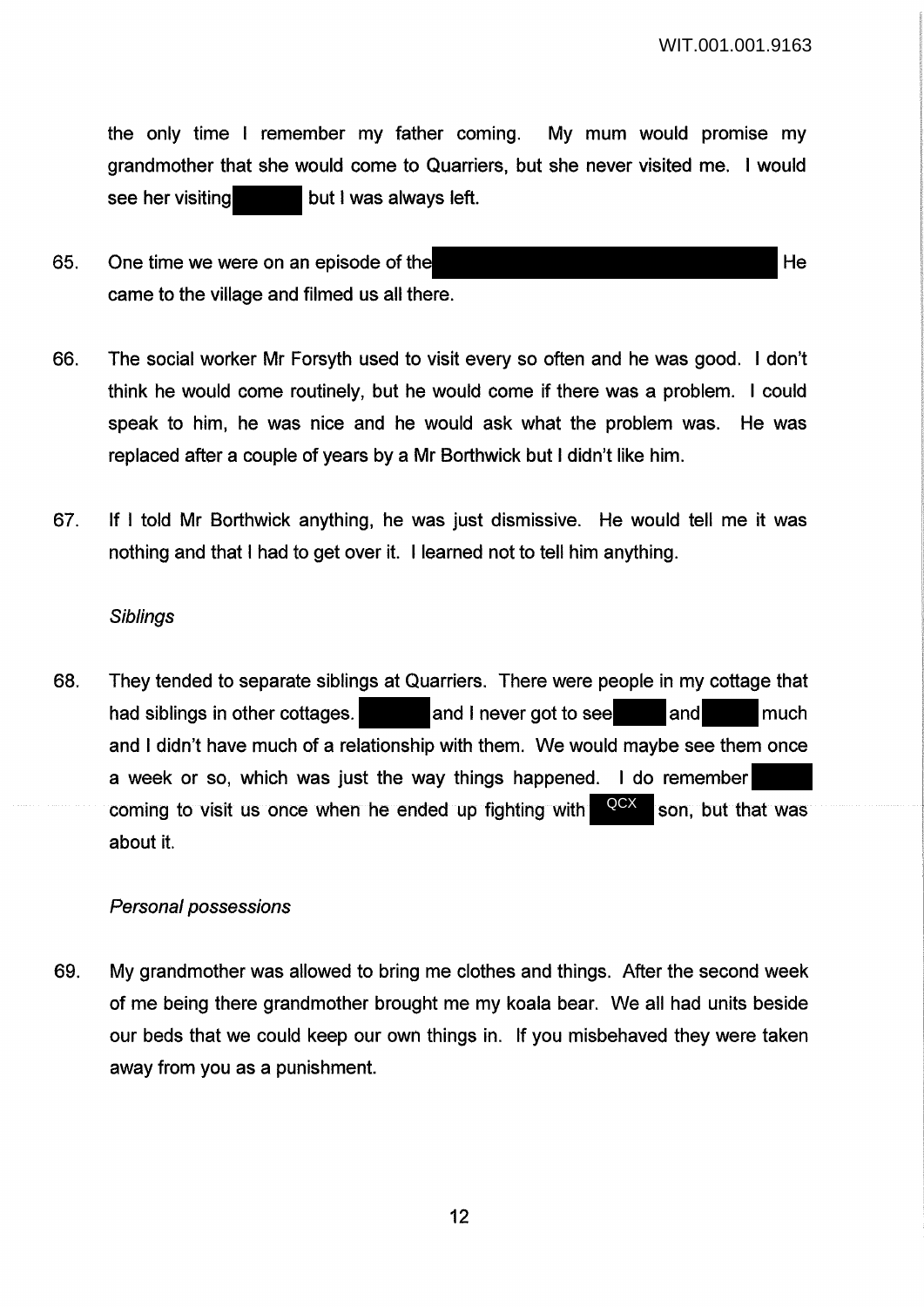70. Mr and Mrs**QCY/QCZ** knew I liked reading and would get me a book sometimes. When QCX took over, if he knew you liked something he would try his best to make sure you didn't get it.

## Pocket Money

71. We all had a little tin each and any pocket money that we got was put in it. I got a small wage for working in the coffee shop in the village when I was older and that was put in the tin too.

# Bed wetting

- 72. I never had a problem with wetting the bed, but my brother unfortunately did. The punishment for wetting the bed was to be put in a bath with cold water and ice in it and left there. I got put in it more than once because I would help  $\blacksquare$  strip the bed and got caught.
- 73. Sometimes they forgot about you because they were busy doing other things. You might have been supposed to be in the bath for an hour and you were there for half a day. The bath was a big tub and a piece of wood was put on top of us with a bit carved out for our heads to poke through. You couldn't get out of it.
- 74. This happened with all the bed wetters. When I think about it now, what sort of cure was that? That would make it worse. continued to wet the bed until he was about fifteen or sixteen.

## Running away

75. I ran away a couple of times when I was about nine after being punished yet again. In your little mind you think if you run away and they find out why, they won't send you back.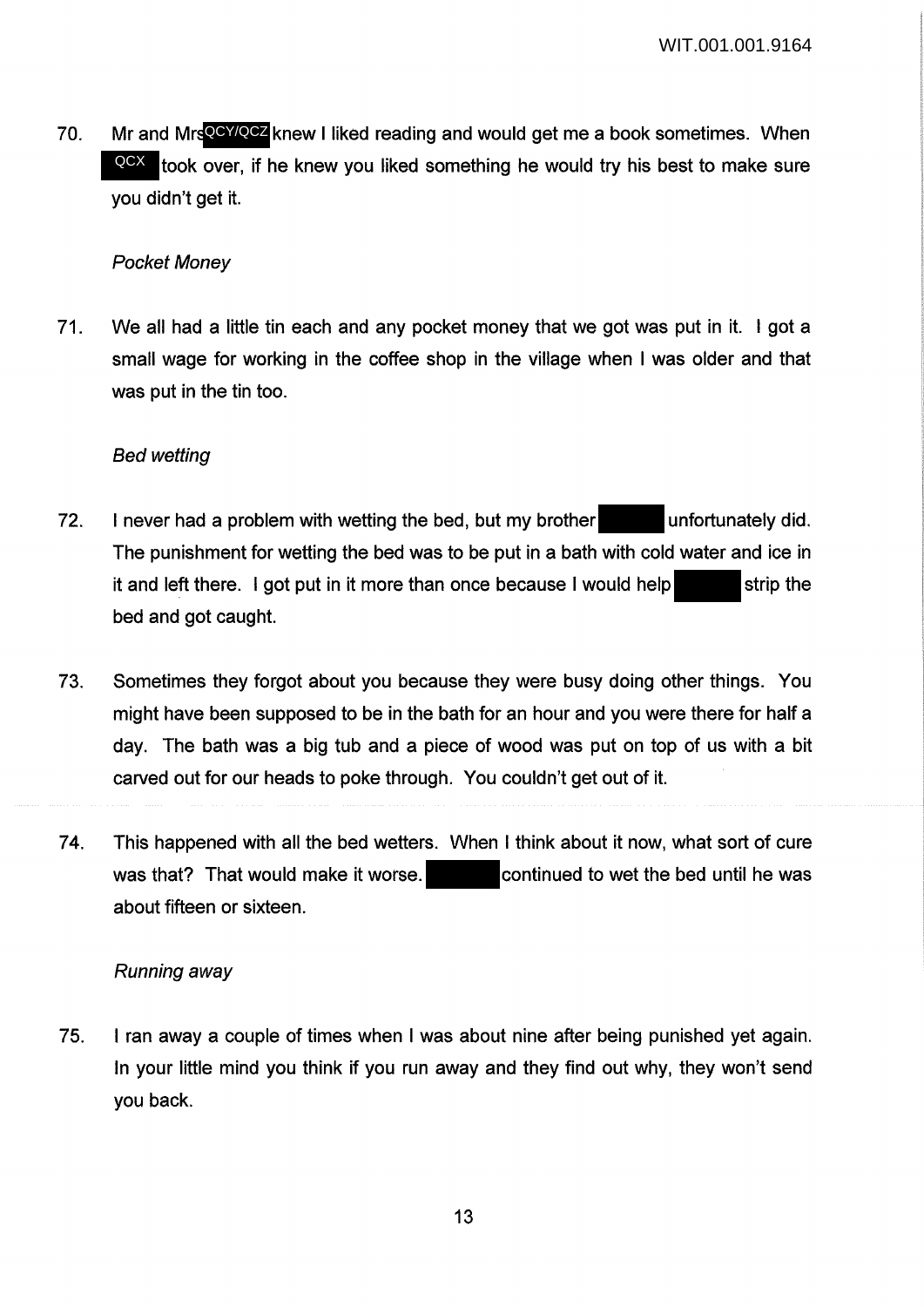- 76. I wonder now how on earth I made it from there to **I can be interested** I knew where the key for the wee tin with my money in it was and I took that, nothing else. I got the bus to Linwood school as usual and it was a different driver so I just stayed on and didn't get off at the school. The bus carried on to the train station and I got off and got the train from Glasgow to Falkirk. After that I got on another bus and got to .
- 77. When I got to my grandmother was waiting for me. Quarriers had contacted her and I was taken back and punished for stealing my own money. To this day I wonder how I could have been punished, but then I hadn't asked their permission to take the money so to them I had stolen it.

#### **Discipline**

78. There was nothing brutal with Mr and Mrs<sup>QCY/QCZ</sup> Punishments if you were naughty were they would give you the odd slap on the bottom, or not allow you into the playroom, or you would get put in a corner. There was nothing vicious, but I had never been smacked by my grandmother so it was hard for me. There were lots of punishments, but with  $Q$ CX it wasn't just punishment, it was abuse.

#### **Abuse at Quarriers Village, Bridge of Weir**

- 79. There were some things that you could say were discipline, others were abuse. Being put in a corner was discipline, being put in the corner, taking off your bottom half and being hit with the buckle of a belt, as **QCX** did, is abuse. Being dragged up the stairs by the hair, again by  $\overline{Q}$ CX is abuse.
- 80. I had a problem after I'd only been in Quarriers for a short time because we got served shredded wheat for breakfast and I hate shredded wheat. I couldn't eat it so I was taken out of the dining room by one of the assistants, who was possibly called and put in the kitchen. That shredded wheat was served to me for the next three days, nothing else.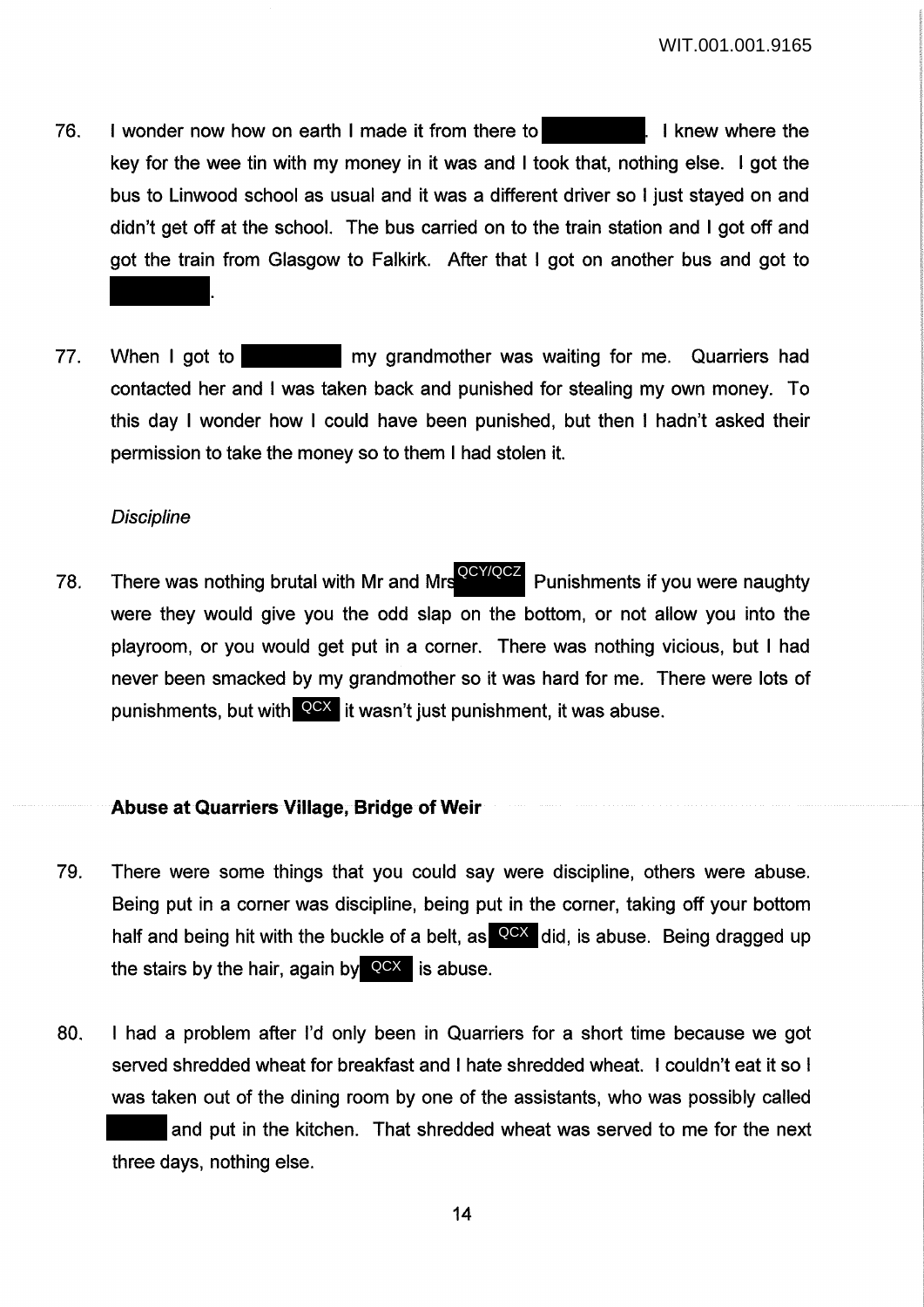- 81. I couldn't eat it, I was sick, but I was forced to eat it. Even now my skin crawls at the thought of shredded wheat. This didn't just happen to me, it happened to other people too. You had to finish everything you were given, if you didn't you were forced to.
- 82. If I didn't like to do something I would be honest and would say "no". One time QKR tied me to a clothes post with the clothes line and left me there for two hours. I'd been helping her hang the washing and **LOKR** said "you don't want to do this, do you?" I said I didn't and she tied me to the post and left me. QKR
- 83. Even for the slightest thing there was abuse, it was pretty much a daily occurrence. If you weren't sitting properly, for example, you would get a kick or get your hair pulled. If you put your elbows on the table you got slapped. If you ran down the stairs, as kids do, you got a slap across the ears. staff did it too, but I think that was just because **QCX** expected them to. QCX was the worst, some of the
- 84. There was mental abuse as well, you would get called names, especially after QCX came. He would say we would just end up like our father. As a kid, you take that to heart. I think that's why I tried so hard at school, I wanted to show that I was not useless or stupid. Those were the sort of things we were told.
- 85. One of **NAM** favourite punishments was putting you in the corner and beating you with the buckle of his belt. If you got caught calling him ' QCX ' that's what you would get. One time I got it after I hit his daughter. I'd been playing with a toy and she wanted it but I refused so she hit me and I retaliated. Sometimes you were taken away and hit, but on this occasion it was in front of everybody. QCX
- 86. After I ran away the first time, I was put in the cloakroom, stripped naked and given a good thrashing by **QCX**. Afterwards I was left there in the freezing cold. There was a storm while I was left in there and even now the sound of the wind reminds me and terrifies me. I usually didn't tell anyone about these things, but I did tell my social worker, Mr Forsyth, when he came.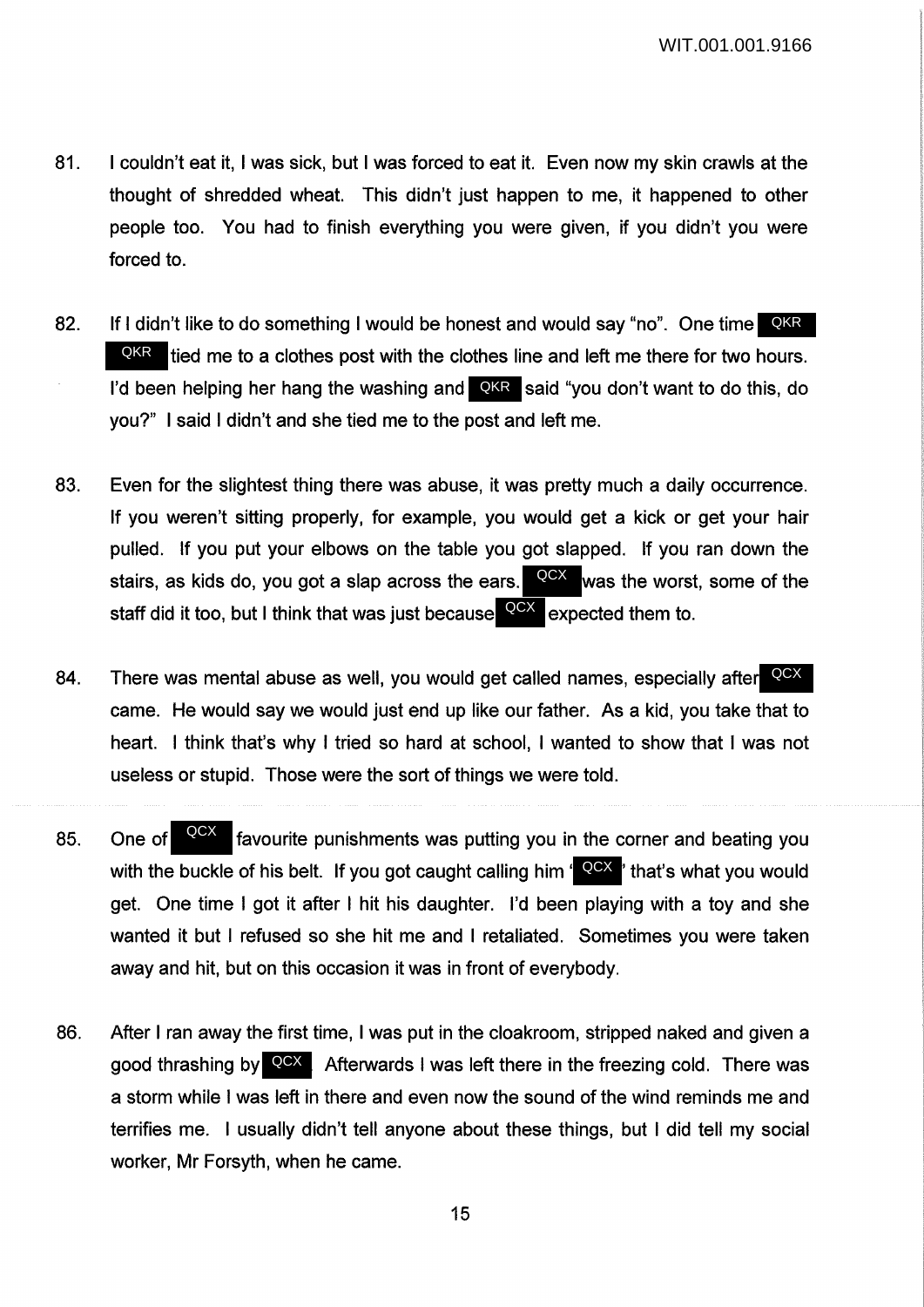- 87. just had to look at <sup>QCX</sup> the wrong way to get beaten. I've seen being picked up by **QCX** and flung against a wall. He was bleeding but QCX just picked him up again and flung him against another wall. **used to get beaten** for the slightest things.
- 88. I later found out that was possibly sexually abused as well. He had never discussed it with me, but in later years I had been in the kitchen while he was watching the news on television. He called me through and said "that's the bastard on the TV that did that to me". I asked him what, but he just said "you know what I mean". I don't know who the man was other than he had been a member of staff in Quarriers and had been convicted of paedophilia.

### **Leaving Quarriers Village, Bridge of Weir**

- 89. I left Quarriers when I was eleven, the day after my birthday. I'm not certain of the circumstances why. I think my mother had got her life back on track and my brothers and I all eventually got taken out. It was the happiest day of my life up to then.
- 90. I went back to my grandmother and uncle and my brothers went back to my mum. It was just the same though and my brothers were eventually taken away again and put in Doctor Guthrie's approved school in Edinburgh. They hadn't done anything wrong, they were just put there.
- 91. My mother moved away from when I was about thirteen and stayed in Edinburgh. Before they were taken away, one of my mother's boyfriends got hold of my brother and hung him out of the window by his feet.
- 92. I remember going to a children's panel and my father being there. It was for my grandmother and uncle to get permission to look after me and that was it. I later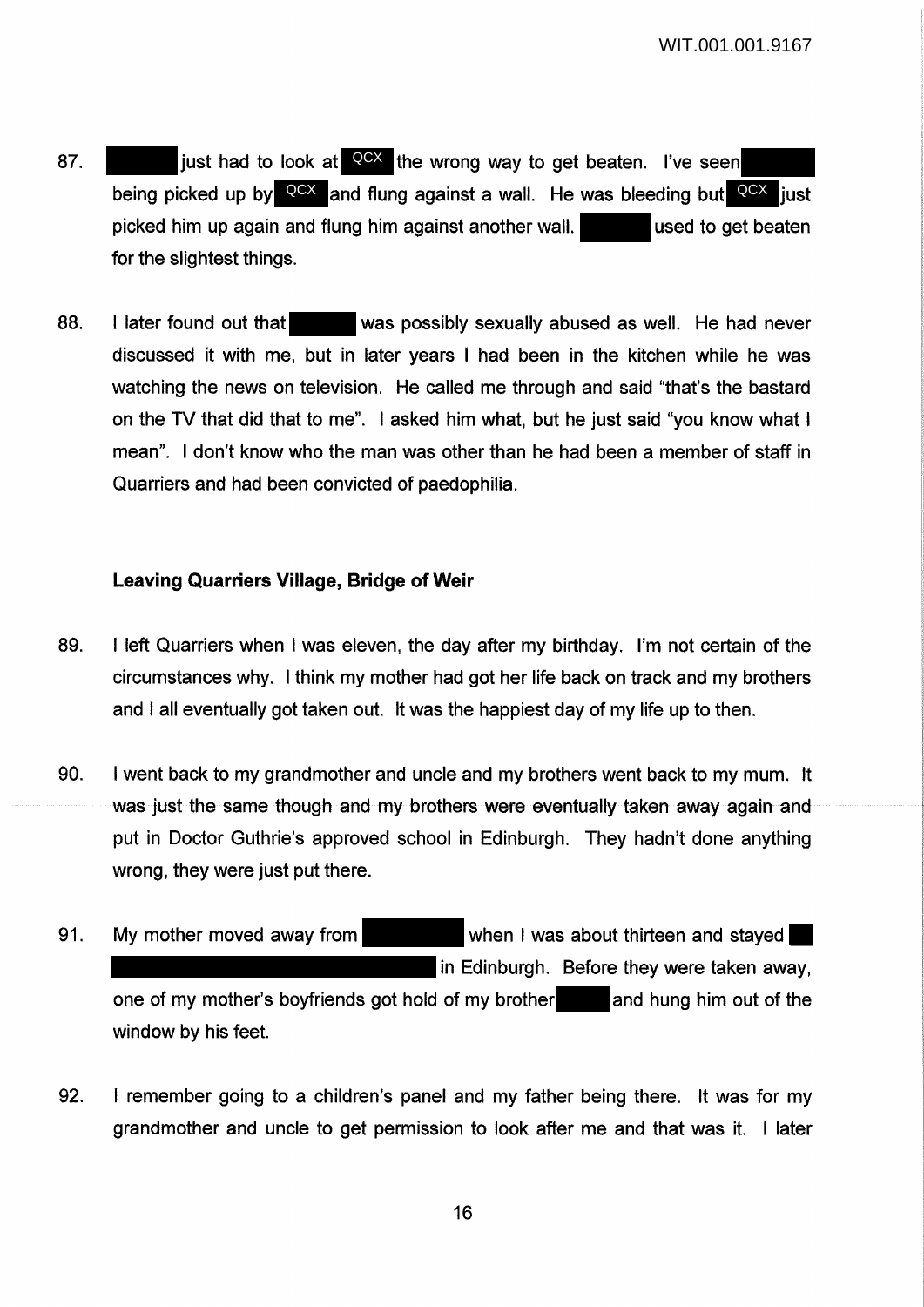learned that they tried to adopt me but they weren't allowed because of my grandmother's age and my uncle being single.

# **Reporting of abuse at Quarriers Village, Bridge of Weir**

- 93. I told Mr Forsyth what had happened to me after I had run away, when I was stripped naked, thrashed and left in the cloakroom. I think it should be in my records because there was an investigation. All the kids were asked questions, but it was swept under the carpet and the only thing that happened was Mr Forsyth got replaced by Mr Borthwick. I don't know if they were independent or if they worked for Quarriers. Nothing else changed after that.
- 94. I spoke to Mr Borthwick, but his attitude was that I just had to get on with it. He never took any interest. My grandmother knew things were going on, she wasn't a stupid woman, but I never told her anything. I didn't want to hurt her. When I left and went back to stay with her I just put it behind me and compartmentalised things.

# **Life after being in care**

- 95. I went to Woodlands High School in Falkirk while I stayed with my grandmother. When I was seventeen I left and went to live with one of my grandmother's friends in Edinburgh. I got a job in a shoe shop and stayed in I would I would have gone to university, but I couldn't afford to.
- 96. When I was nineteen I went away to live in America. I wanted to see a bit of the world and there were friends of the family there. The man worked on a cruise liner and I got a job on one too. I started as a cleaner on the ships, but I sat my exams and worked my way up to We used to sail round the Caribbean and up the west coast of America.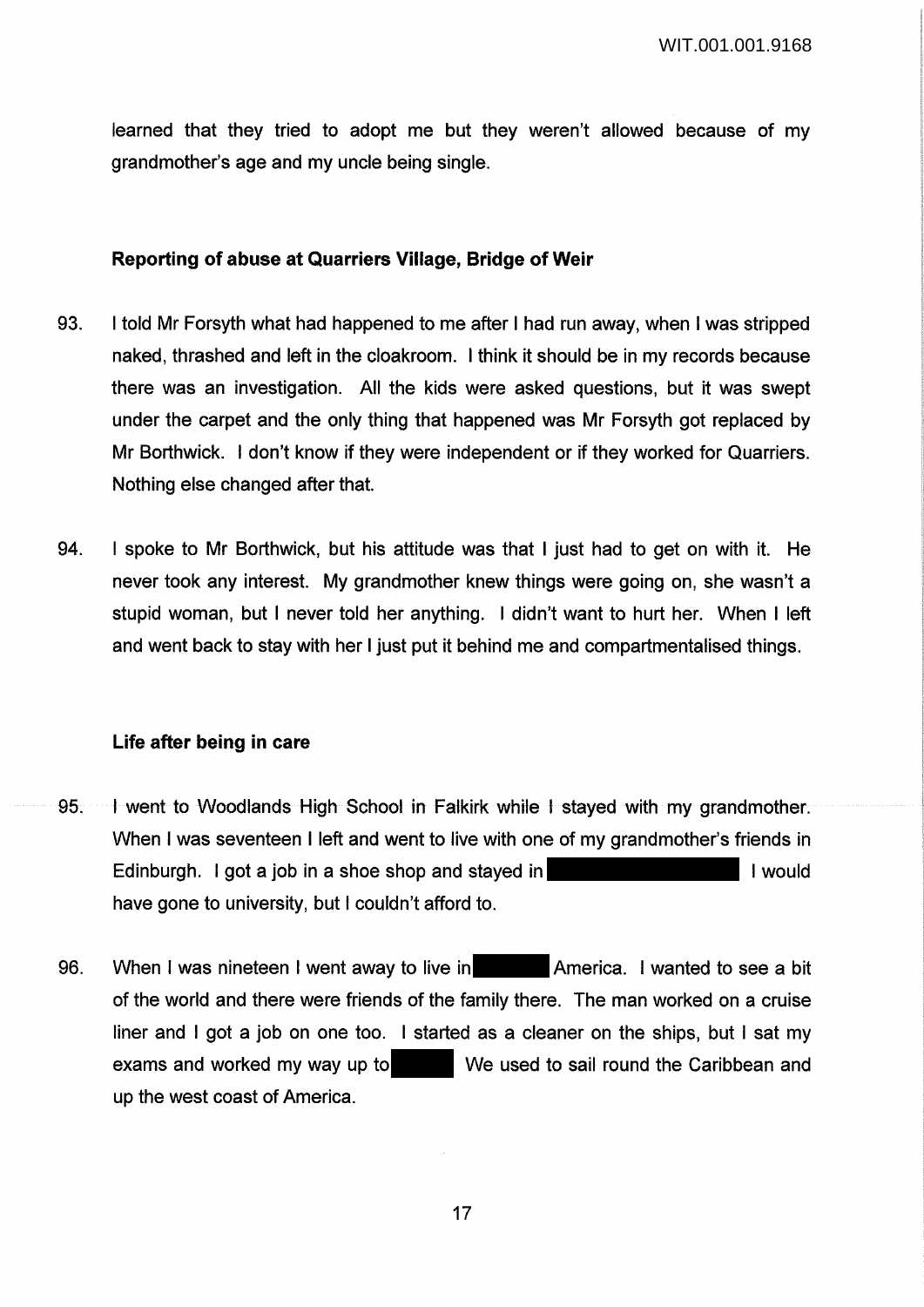- 97. While I was back in Edinburgh one time I met who I ended up marrying and having my children with. After we got together I had my son  $\blacksquare$ , and then we moved to northwest Spain to live.  $\|\cdot\|$  is parents were there and his father ran a school where I got a job teaching English. While we were there I gave birth to our two daughters.
- 98. In 1991 had a nasty accident when he was on the oil rigs and was in a coma. He was never the same person afterwards. He started being very controlling, drinking heavily and was very nasty to One time he hit on the back of the head, smashing his face into the table and I made the decision then that I was leaving.
- 99. I came back to Britain and went to live with my aunt She told me that my mother was dying of cancer so I made contact and ended up nursing her until her death. We made peace, but I never forgave her. It wasn't just the hurt she caused me, it was the hurt she caused my grandmother too.

#### **Impact**

- 100. In some ways my time in Quarriers had a good impact on me. It made me a stronger person and I probably grew up more quickly because of my time there. I think it gave me a determination I might not have otherwise had.
- 101. It had a very negative impact on me in a number of ways though. I find it easier to speak to strangers than I do to people that are close to me. I can't seem to be able to talk freely with people I am close to, I don't know if it's because I don't want to affect them or hurt them. I tend to be quite solitary. If I am faced with difficulties, I don't go to other people, I want to be by myself.
- 102. After I left Quarriers and was living in **I can be all used to be terrified if I saw a** strange car coming into the village. I panicked, I thought it was maybe someone coming to take me away.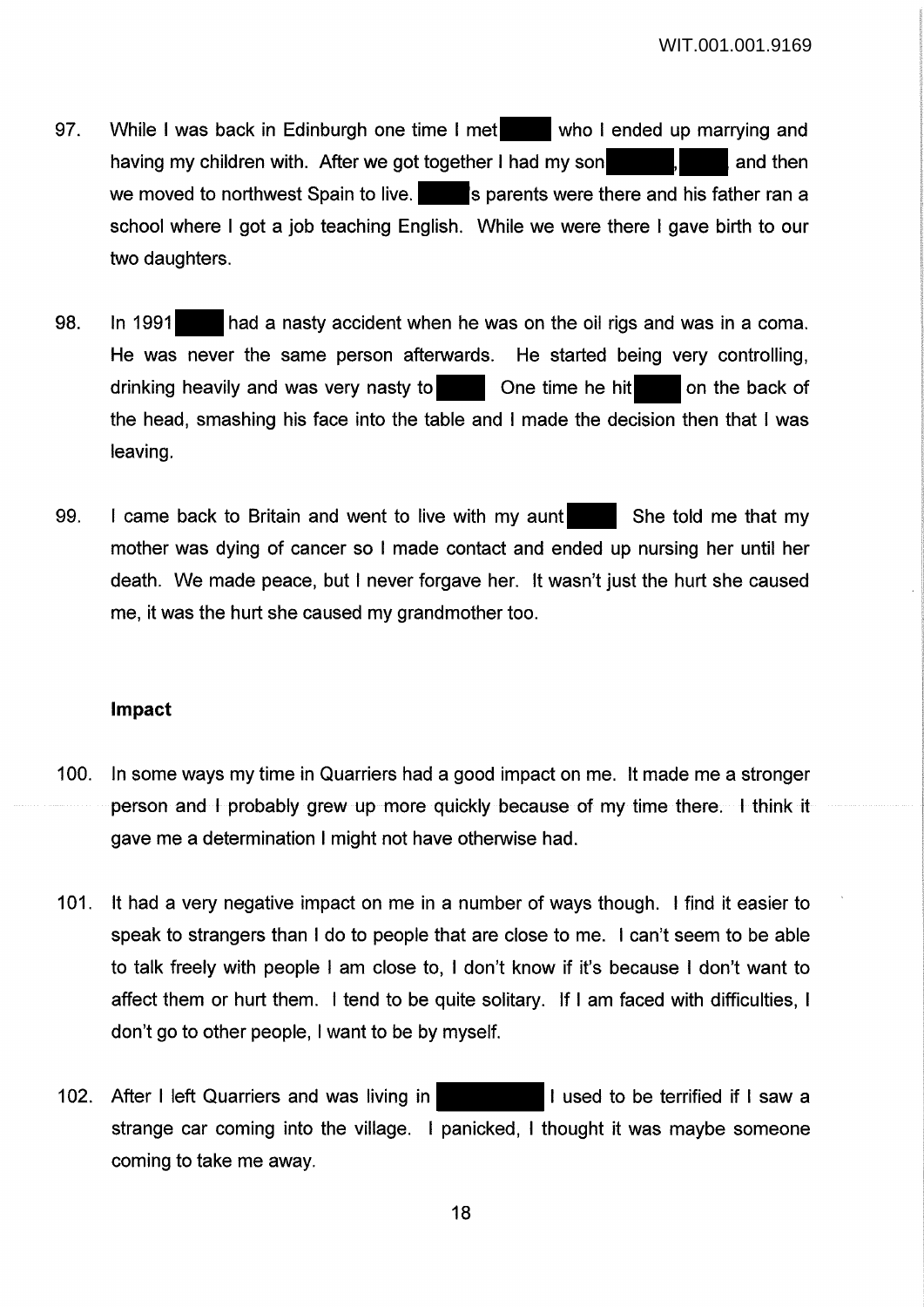- 103. Being treated as we were in Quarriers stays with you forever. You try to bury it, but you end up thinking about it when nobody's around. There are certain things that trigger memories, for example I can't stand the smell of lavender because they used to spray it on the pillows. The wind blowing strongly always reminds me of being left naked in the cloakroom after getting beaten.
- 104. I have suffered depression over the years and I put that down to Quarriers. I had been prescribed medication, but I stopped taking that because it didn't help, it made me even worse.
- 105. I've never had much of a relationship with my brothers other than because we were separated for our time in Quarriers. It was the destruction of my family and our familial bond. Even when I went back to my grandmother's I was terrified that I would be taken away again. It made me lose faith in human beings and unable to trust people. I was always looking for something bad to happen.
- 106. I have never received any counselling previously, although I have just started speaking to a lady called **from** "In Care Survivors". I spoke to my doctor about it and he set me up for counselling, but things always seemed to happen and I never got round to it.

#### **Records**

- 107. I went back to Quarriers when I was about seventeen to get my records, although I never did get them. I started to walk around, but I couldn't face it and I left without getting them.
- 108. One of my cousins has encouraged me to go and get my records and I have made arrangements to do so. I spoke to a woman in Quarriers' archives called Diane and I arranged to go there and get them. She thought it was better that I went there to